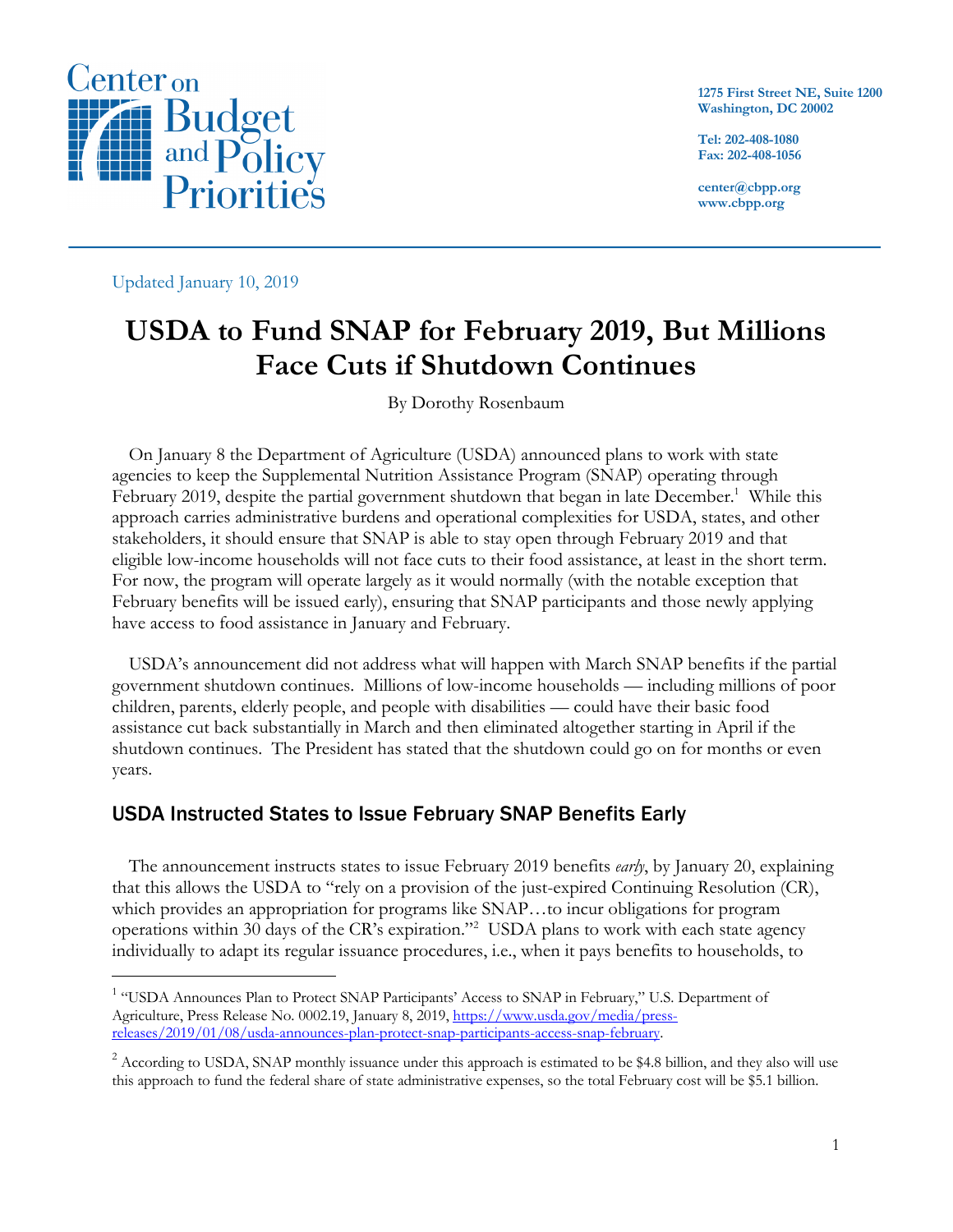accommodate the change. USDA is optimistic that states and their electronic benefit transfer (EBT) contractors (which operate the cards that households swipe at the store to redeem their SNAP benefits) will be able to make these changes, though some challenges may emerge in coming days and weeks.

As a result of the early issuance, most SNAP households will have access to their February SNAP benefits in late January, instead of on their regular issuance date in February.<sup>3</sup> States may also need to adjust the timing of March benefit issuance to prevent households from experiencing too long a gap between monthly benefits. According to USDA, about 15 states normally pay some households SNAP benefits after the 15<sup>th</sup> of the month. If these states do not also accelerate their issuance of March benefits, those households would experience nearly a two-month gap between SNAP benefits, and in some cases longer (from January  $20<sup>th</sup>$  to March 15<sup>th</sup> or later). The risk of a long period between SNAP benefit payments is a concern even if the shutdown ends before March. If not addressed, the delay could place additional strain on local emergency food assistance providers and affect SNAP retailers.

USDA did not say explicitly in its announcement how it will cover the cost of SNAP benefits for households whose eligibility for February benefits is not yet approved by their state by January 20. But Brandon Lipps, the Acting Deputy Undersecretary for Food, Nutrition, and Consumer Services at USDA, said in explaining the policy to reporters that state agencies should accept new SNAP applications and that USDA intends for approved applicants to receive benefits on the regular schedule.<sup>4</sup> (This might occur, for example, when households apply for initial certification after January 20 or for households whose recertification is not finalized by January 20.) USDA will continue to have available a \$3 billion "contingency reserve" from the fiscal year 2018 appropriations act, which it could use to cover such benefits. It may need to tap the reserve in February to fund other parts of SNAP as well.<sup>5</sup>

## SNAP Benefits for March and Subsequent Months Still at Risk if Shutdown **Continues**

While SNAP benefits are considered an entitlement, meaning that anyone who qualifies under program rules can receive benefits if he or she applies, the program is historically funded through the annual appropriations process, generally as part of the agriculture appropriations bill. The temporary CRs enacted for the first months of fiscal year 2019 provided appropriations for SNAP that have enabled the program to provide benefits through January and February.

<sup>&</sup>lt;sup>3</sup> See https://www.fns.usda.gov/snap/snap-monthly-benefit-issuance-schedule for states' regular issuance schedules.

<sup>&</sup>lt;sup>4</sup> Hagstrom Report, "USDA to use expired CR to pay SNAP benefits in February," January 8, 2019.

<sup>&</sup>lt;sup>5</sup> SNAP benefits make up about 90 percent of SNAP expenditures, but the SNAP budget account also funds the federal share of state administration expenses related to SNAP, as well as The Emergency Food Assistance Program (TEFAP), Nutrition Assistance for Puerto Rico, the Food Distribution Program on Indian Reservations, and certain federal administrative costs. These activities likely can be funded through February under the USDA announcement. They would receive no new federal funding after that, though the effects of a funding lapse on some of these programs may not be felt until later.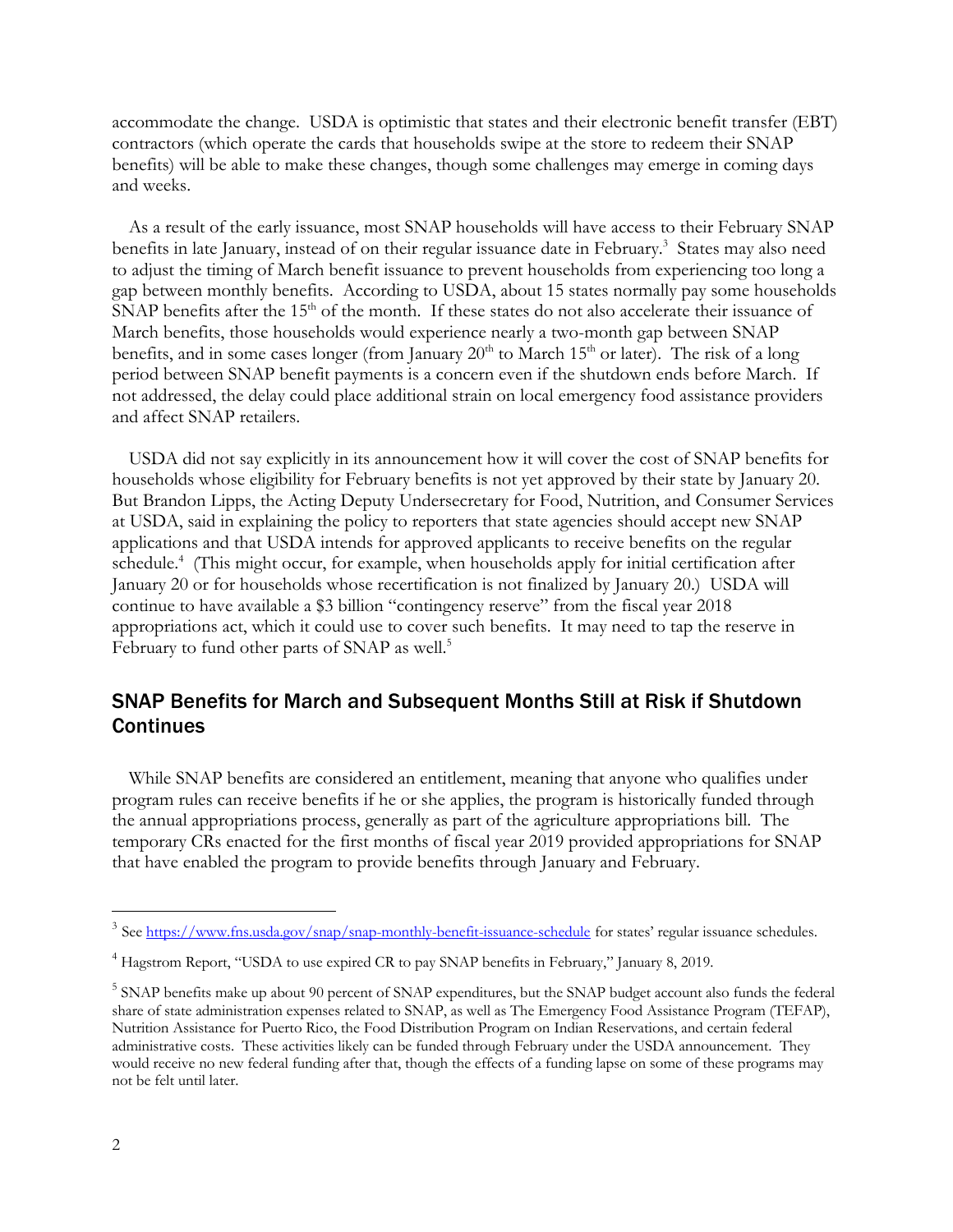#### SNAP Benefits Heavily Focused on Poor Households

SNAP provides food assistance averaging about \$125 per person, and about \$245 per household, per month to more than 38 million individuals in more than 19 million households. SNAP is heavily focused on the poor: 92 percent of benefits go to households with cash incomes at or below the poverty line, and 56 percent go to households at or below *half* of the poverty line (about \$10,390 for a family of three in 2019). Families with the greatest need receive the largest benefits. Close to 70 percent of SNAP participants are in families with children; nearly a third are in households with seniors or people with disabilities.<sup>a</sup>

a Center on Budget and Policy Priorities, "Policy Basics: The Supplemental Nutrition Assistance Program," February 13, 2018, https://www.cbpp.org/research/policy-basics-the-supplemental-nutrition-assistanceprogram-snap.

The approach that USDA announced on January 8 to fund SNAP in February will not be available for March benefits. A month from now, and possibly sooner, USDA will need to inform states about whether sufficient funding is available for March. If it isn't, USDA will need to instruct states on how to implement a cut in SNAP benefits.<sup>6</sup> At that time, less than \$3 billion in funding will likely be available in March because some of the "contingency reserve" will probably need to be used in February, as discussed above.

SNAP benefits currently amount to about \$4.8 billion a month,<sup>7</sup> so even the full \$3 billion reserve could not fully fund March benefits. If USDA determines it has a shortfall of approximately \$1.8 billion and directs that the partial funding be spread evenly across all 19 million SNAP households, the average cut per household would be at least \$90, or close to 40 percent. If USDA needs to tap the contingency reserve in February, the cuts required for March would be larger.

Moreover, some households would see substantially larger cuts if the Administration either protected some households but not others from cuts, or if it shut down the entire program after the amount left in the contingency reserve is redeemed in March, which would leave some households with no SNAP benefits at all if their date to receive benefits comes after the reserve is depleted (most states issue benefits to different households on different days of the month).

Finally, larger households and those with lower incomes would likely be subject to larger cuts in dollar terms. For example, the typical household of four receives about \$450 a month in SNAP benefits; if its SNAP in February were cut in proportion to the total cut needed to stay within the appropriation, it would face about a \$170 cut.

 $\overline{a}$ 

<sup>6</sup> Under some legal interpretations, SNAP may have a permanent appropriation under the Food and Nutrition Act. See https://www.law.georgetown.edu/wp-content/uploads/2019/01/SNAP-Govt-Shutdown-Memo-Jan-2019.pdf.

Alternatively, there may be additional appropriations or other funding available for SNAP. The analysis set out in this paper describes how the Administration is expected to proceed if it does not adopt these interpretations.

<sup>&</sup>lt;sup>7</sup> See https://fns-prod.azureedge.net/sites/default/files/pd/34SNAPmonthly.pdf.